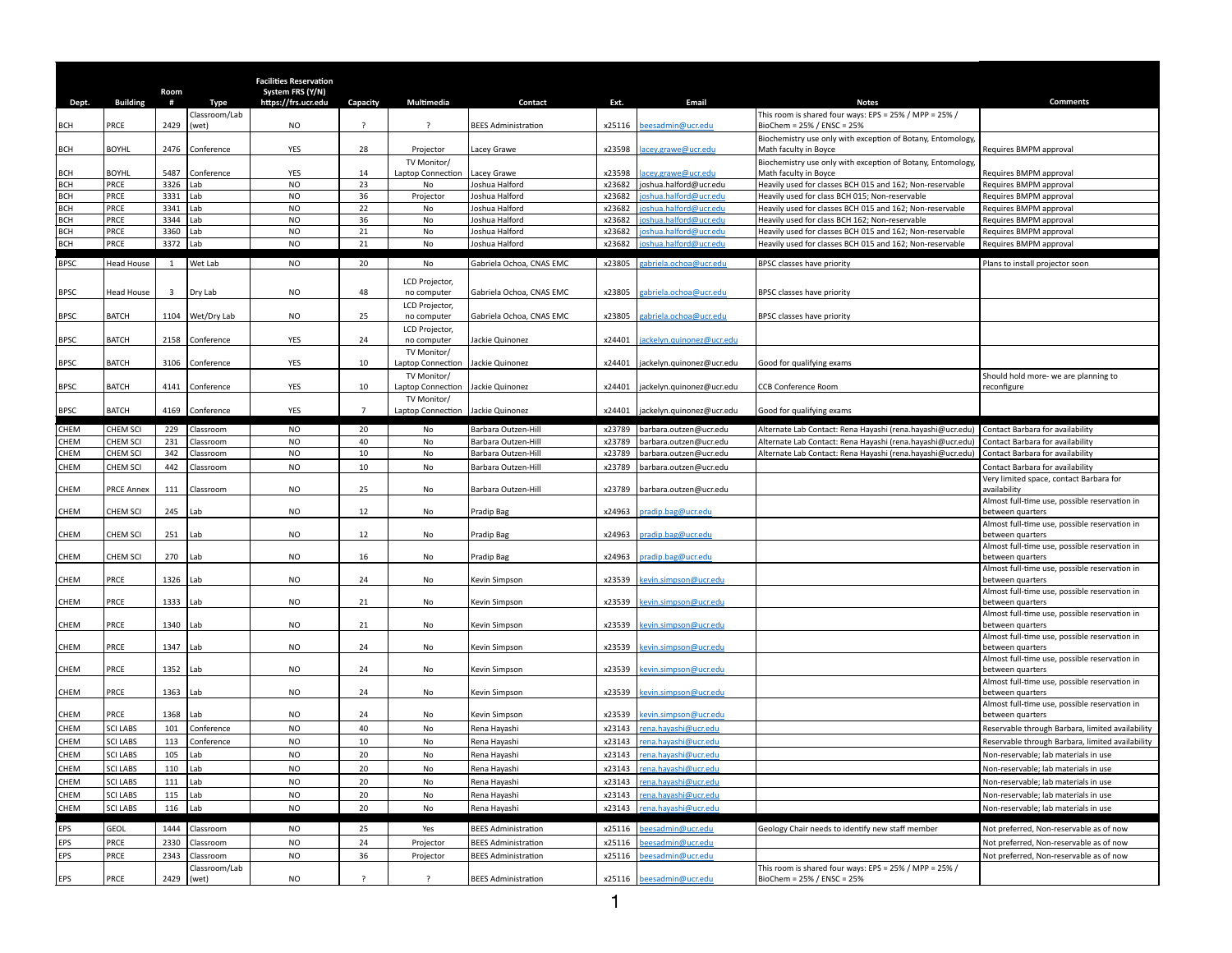| EPS          | PRCE             | 2443         | Classroom/Lab<br>(wet)      | <b>NO</b>        | - ?                      |                                                | <b>BEES Administration</b>    |                  | x25116 beesadmin@ucr.edu             | This room is shared two ways: Earth & Planetary Sciences =<br>50% & Environmental Sciences = 50%                      |                                                                                       |
|--------------|------------------|--------------|-----------------------------|------------------|--------------------------|------------------------------------------------|-------------------------------|------------------|--------------------------------------|-----------------------------------------------------------------------------------------------------------------------|---------------------------------------------------------------------------------------|
| EEOB         | SPIETH           | 1110         | Classroom/lab               | <b>NO</b>        | 24                       | <b>NO</b>                                      | Ion Allen                     | x23830           | jon.allen@ucr.edu                    | Only used for Biology lab courses and MCSB & Microbiology<br>prep courses.                                            |                                                                                       |
|              |                  |              |                             |                  |                          |                                                |                               |                  |                                      | Only used for Biology lab courses and MCSB & Microbiology                                                             |                                                                                       |
| EEOB         | SPIETH           | 1111         | Classroom/lab               | <b>NO</b>        | 16                       | <b>NO</b>                                      | Ion Allen                     | x23830           | on.allen@ucr.edu                     | prep courses.<br>Only used for Biology lab courses and MCSB & Microbiology                                            |                                                                                       |
| EEOB         | SPIETH           | 1122         | Classroom/lab               | <b>NO</b>        | 24                       | <b>NO</b>                                      | Ion Allen                     | x23830           | on.allen@ucr.edu                     | prep courses.                                                                                                         |                                                                                       |
| EEOB         | SPIETH           | 1125         | Classroom/lab               | <b>NO</b>        | 24                       | <b>NO</b>                                      | Ion Allen                     | x23830           | on.allen@ucr.edu                     | Only used for Biology lab courses and MCSB & Microbiology<br>prep courses.                                            |                                                                                       |
| EEOB         | SPIETH           | 1208         | Classroom/lab               | <b>NO</b>        | 24                       | <b>NO</b>                                      | Ion Allen                     | x23830           | on.allen@ucr.edu                     | Only used for Biology lab courses and MCSB & Microbiology<br>prep courses.                                            |                                                                                       |
|              |                  |              |                             |                  |                          |                                                |                               |                  |                                      | Only used for Biology lab courses and MCSB & Microbiology                                                             |                                                                                       |
| EEOB         | SPIETH           | 1226         | Classroom/lab               | <b>NO</b>        | 20                       | <b>NO</b>                                      | Ion Allen                     | x23830           | on.allen@ucr.edu                     | prep courses<br>Only used for Biology lab courses and MCSB & Microbiology                                             |                                                                                       |
| EEOB<br>EEOB | SPIETH<br>SPIETH | 1238<br>1239 | Classroom/lab<br>Conference | <b>NO</b><br>YES | 16<br>35                 | <b>NO</b><br>Projector                         | Jon Allen<br><b>EMN Admin</b> | x23830<br>x25903 | on.allen@ucr.edu<br>emnadmin@ucr.edu | prep courses.<br>Chair will approve any meetings not affiliated with EEOB                                             | Reserve through FRS                                                                   |
|              |                  |              |                             |                  |                          |                                                |                               |                  |                                      |                                                                                                                       |                                                                                       |
| EEOB         | SPIETH           | 1250         | Classroom/lab               | <b>NO</b>        | 24                       | <b>NO</b>                                      | <b>Jon Allen</b>              | x23830           | on.allen@ucr.edu                     | Chair will approve any meetings not affiliated with MCSB<br>Only used for Biology lab courses and MCSB & Microbiology |                                                                                       |
| EEOB         | SPIETH           | 1251         | Classroom/lab               | <b>NO</b>        | 20                       | <b>NO</b>                                      | Ion Allen                     | x23830           | on.allen@ucr.edu                     | prep courses.                                                                                                         |                                                                                       |
| EEOB         | SPIETH           | 3365         | Conference                  | YES              | 30                       | <b>NO</b>                                      | <b>EMN Admin</b>              | x25903           | emnadmin@ucr.edu                     | Chair will approve any meetings not affiliated with EEOB                                                              | Reserve through FRS                                                                   |
| EEOB         | LFSC             | 1427         | Classroom/lab               | <b>NO</b>        | 24                       | <b>NO</b>                                      | Jon Allen                     | x23830           | on.allen@ucr.edu                     | Only used for Biology lab courses and MCSB & Microbiology<br>prep courses.                                            |                                                                                       |
|              |                  |              |                             |                  |                          |                                                |                               |                  |                                      | Only used for Biology lab courses and MCSB & Microbiology                                                             |                                                                                       |
| EEOB         | LFSC             | 1447         | Classroom/lab               | <b>NO</b>        | 24                       | <b>NO</b>                                      | Jon Allen                     | x23830           | on.allen@ucr.edu                     | prep courses.                                                                                                         |                                                                                       |
| EEOB         | LFSC             | 1450         | Classroom/lab<br>Conference | <b>NO</b>        | 24                       | <b>NO</b>                                      | Jon Allen                     | x23830           | jon.allen@ucr.edu                    | Currently being renovated                                                                                             |                                                                                       |
| EEOB         | LFSC             | 2550         | Room                        | YES              | 25                       | Projector                                      | <b>EMN Admin</b>              | x25903           | emnadmin@ucr.edu                     | Chair will approve any meetings not affiliated with MCSB                                                              | Reserve through FRS                                                                   |
|              |                  |              | Classroom/                  |                  |                          |                                                |                               |                  |                                      | Limited availability: scheduling is not available before the                                                          | Limited availability: scheduling is not available                                     |
| ENSC         | <b>SCI LABS</b>  | 301          | Conf.                       | <b>NO</b>        | 18                       | YES                                            | <b>BEES Administration</b>    | x25116           | beesadmin@ucr.edu                    | start of the quarter.                                                                                                 | before the start of the quarter.                                                      |
|              |                  |              |                             |                  |                          |                                                |                               |                  |                                      | Limited availability: scheduling is not available before the                                                          | Limited availability: scheduling is not available                                     |
| ENSC         | <b>SCI LABS</b>  | 217          | Conference                  | <b>NO</b>        | 16                       | YES                                            | <b>BEES Administration</b>    | x25116           | beesadmin@ucr.edu                    | start of the quarter.                                                                                                 | before the start of the quarter.                                                      |
| ENSC         | <b>SCI LABS</b>  | 311          | Conference                  | <b>NO</b>        | 6                        | <b>NO</b>                                      | <b>BEES Administration</b>    | x25116           | beesadmin@ucr.edu                    | Limited availability: scheduling is not available before the<br>start of the quarter.                                 | Limited availability: scheduling is not available<br>before the start of the quarter. |
|              |                  |              |                             |                  | $\overline{\phantom{a}}$ |                                                |                               |                  |                                      |                                                                                                                       |                                                                                       |
| ENSC         | GEOL             | 2218         | Classroom/Lab               | <b>NO</b>        |                          | $\overline{?}$                                 | <b>BEES Administration</b>    | x25116           | beesadmin@ucr.edu                    | Environmental Sciences = 100%                                                                                         |                                                                                       |
| ENSC         | GEOL             | 2460P        | Conference                  | <b>NO</b>        | 6                        | Yes                                            | <b>BEES Administration</b>    | x25116           | beesadmin@ucr.edu                    |                                                                                                                       |                                                                                       |
| BCH          | PRCE             | 2429         | Classroom/Lab<br>(wet)      | <b>NO</b>        | $\overline{\phantom{a}}$ | - 2                                            | <b>BEES Administration</b>    | x25116           | beesadmin@ucr.edu                    | This room is shared four ways: EPS = 25% / MPP = 25% /<br>BioChem = 25% / ENSC = 25%                                  |                                                                                       |
|              |                  |              | Classroom/Lab               |                  |                          |                                                |                               |                  |                                      | This room is shared two ways: Earth & Planetary Sciences =                                                            |                                                                                       |
| ENSC         | PRCE             | 2443         | (wet)                       | <b>NO</b>        | $\overline{\phantom{a}}$ | $\overline{\phantom{0}}$                       | <b>BEES Administration</b>    |                  | x25116 beesadmin@ucr.edu             | 50% & Environmental Sciences = 50%                                                                                    |                                                                                       |
|              |                  |              |                             |                  |                          |                                                |                               |                  |                                      |                                                                                                                       |                                                                                       |
|              |                  |              |                             |                  |                          | Computer                                       |                               |                  |                                      | Availability subject to ENTM priorities. Long-term scheduling                                                         | Alternate contact: Paige Mcgee x25192                                                 |
| ENTM         | <b>ENTM BLDG</b> | 161          | Conference                  | <b>NO</b>        | 30                       | <b>LCD Projector</b>                           | Robin Testa                   | x25714           | obin.testa@ucr.edu                   | unavailable<br>Availability subject to ENTM priorities. Long-term scheduling                                          | (Paige.mcgee@ucr.edu)<br>Alternate contact: Paige Mcgee x25192                        |
| <b>ENTM</b>  | <b>ENTM BLDG</b> | 181          | Conference                  | <b>NO</b>        | 8                        | <b>LCD Projector</b>                           | Robin Testa                   | x25714           | robin.testa@ucr.edu                  | unavailable                                                                                                           | (Paige.mcgee@ucr.edu)                                                                 |
|              | <b>ENTM</b>      |              |                             |                  |                          | Computer                                       |                               |                  |                                      | Availability subject to ENTM priorities. Long-term scheduling                                                         | Alternate contact: Paige Mcgee x25192                                                 |
| <b>ENTM</b>  | MUSEUM           | 103          | Teaching/lab                | <b>NO</b>        | 35                       | <b>LCD Projector</b>                           | Robin Testa                   | x25714           | robin.testa@ucr.edu                  | unavailable                                                                                                           | (Paige.mcgee@ucr.edu)                                                                 |
| ENTM         | CHAPMAN          | 109          | Lab                         | <b>NO</b>        | 18                       | <b>LCD Projector</b>                           | Robin Testa                   | x25714           | robin.testa@ucr.edu                  | Availability subject to ENTM priorities. Long-term scheduling<br>unavailable.                                         | Alternate contact: Paige Mcgee x25192<br>(Paige.mcgee@ucr.edu)                        |
|              |                  |              |                             |                  |                          |                                                |                               |                  |                                      |                                                                                                                       |                                                                                       |
| MCSB         | <b>BSB</b>       | 1103         | Conference                  | YES              | 12                       | Projector                                      | <b>EMN Admin</b>              | x23830           | emnadmin@ucr.edu                     | Chair will approve any meetings not affiliated with MCSB                                                              | Reserve through FRS                                                                   |
| <b>MCSB</b>  | LSP              | 2550         | Conference                  | YES              | 30                       | Projector                                      | <b>EMN Admin</b>              | x23830           | mnadmin@ucr.edu                      | Chair will approve any meetings not affiliated with MCSB                                                              | Reserve through FRS                                                                   |
| MATH         | SKYE             | 268          | Conference                  | <b>NO</b>        |                          |                                                | James Marberry                | x22568           | james.marberry@ucr.edu               | Chair will approve any meetings                                                                                       | long-term scheduling unavailable; final exam                                          |
| MATH         | SKYE             | 284          | Conference                  | NO               |                          | Projector                                      | James Marberry                |                  | x22568 james.marberry@ucr.edu        | Chair will approve any meetings                                                                                       | long-term scheduling unavailable; final exam<br>week unavailable                      |
|              |                  |              |                             |                  |                          |                                                |                               |                  |                                      | Used only for Microbiology & Plant Pathology dept. & faculty                                                          |                                                                                       |
| MPP          | <b>BOYHL</b>     | 1467         | Conference<br>Classroom/Lab | YES              | 24                       | Projector                                      | Lacey Grawe                   | x23598           | acey.grawe@ucr.edu                   |                                                                                                                       |                                                                                       |
| MPP          | PRCE             | 2429         | (wet)                       | <b>NO</b>        | $\overline{?}$           | $\overline{?}$                                 | <b>BEES Administration</b>    | x25116           | beesadmin@ucr.edu                    | This room is shared four ways: EPS = 25% / MPP = 25% /<br>BioChem = 25% / ENSC = 25%                                  |                                                                                       |
|              |                  |              |                             |                  |                          |                                                |                               |                  |                                      |                                                                                                                       |                                                                                       |
|              |                  |              |                             |                  |                          |                                                |                               |                  |                                      | Used only for Microbiology & Plant Pathology dept. & faculty                                                          |                                                                                       |
| MPP          | WEBBER           | 3239         | Conference                  | YES              | 27                       | TV Monitor/<br>Laptop Connection   Lacey Grawe |                               | x23598           | lacey.grawe@ucr.edu                  | in Boyce Webber                                                                                                       |                                                                                       |
|              |                  |              |                             |                  |                          |                                                |                               |                  |                                      |                                                                                                                       |                                                                                       |
| <b>PSYC</b>  | PSYC             |              | 2209 Classroom              | <b>NO</b>        | 25                       | Yes                                            | Erica Costantino              |                  | x25243 ericac@ucr.edu                | Lab Contact: Jay Melashenko (jay.melashenko@ucr.edu)                                                                  | Non-reservable                                                                        |